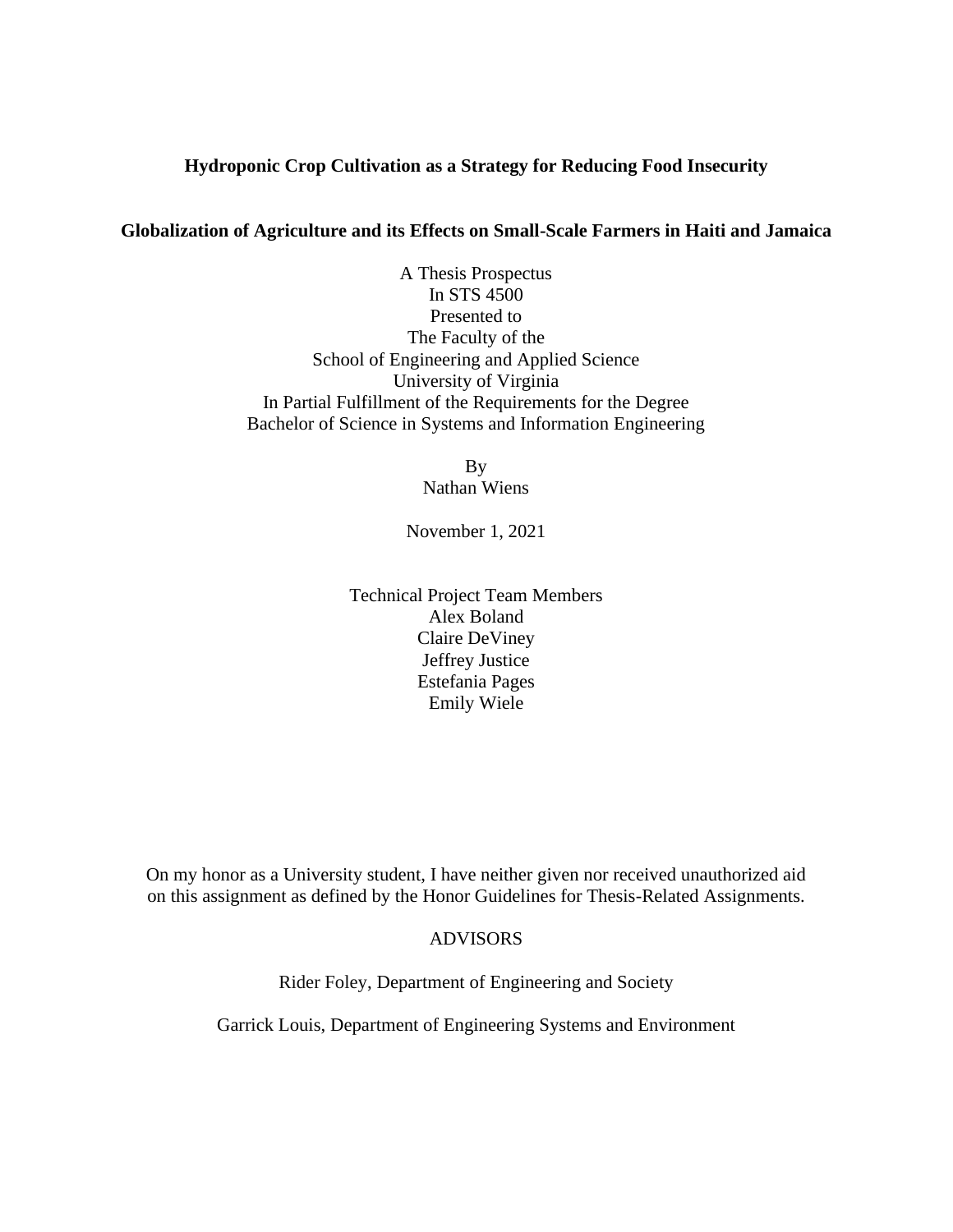#### **Introduction**

Agriculture continues to play a primary role in the economy of the Caribbean. Presently, the agricultural sector of the region is much more diverse due to the reformation of agriculture policies in the European Union which caused a dramatic decrease in the demand for Caribbean export crops. While agriculture is not extremely prevalent in all countries in the region, countries such as Haiti, Dominica, Guyana, and Grenada have large agricultural sectors which contribute to 7% to 17% of total Gross Domestic Product and between 10% to 50% of employment (Food and Agriculture Organization [FAO], 2019). Despite this, the region is currently a net importer of food averaging between 60% to 80% imported. The remainder of food is supplied by smallscale farmers (Graham, 2012). This difference has arisen in the past 40 years due to increasing globalization causing local food sources to become unable to compete with industrial agricultural operations in places like Brazil (Barker, 2001). The Food and Agriculture Organization defines small-scale farmers based on being in the bottom 40% of land ownership and economic revenues at a national level (FAO, 2018). In the Caribbean, small-scale agricultural work is mostly dominated by males with the primary age range of 41-54 years old. Females often join the system around the age of 30 with primary roles in harvesting and selling the crop (Graham, 2012). Crops are often sold locally providing to local nutrition and livelihood (Beckford & Campbell, 2013). Most small-scale farms are found in rural areas which generally have lower incomes. Their lower income and the reliance on imported food for a majority of their nutrition leaves these people vulnerable to economic and environmental factors that can eliminate their access to healthy foods (Graham, 2012).

Food security is when people have easy social, physical, and economic access to the food that meets their dietary needs and preferences at all times (IPCC, 2021). In 2019, it was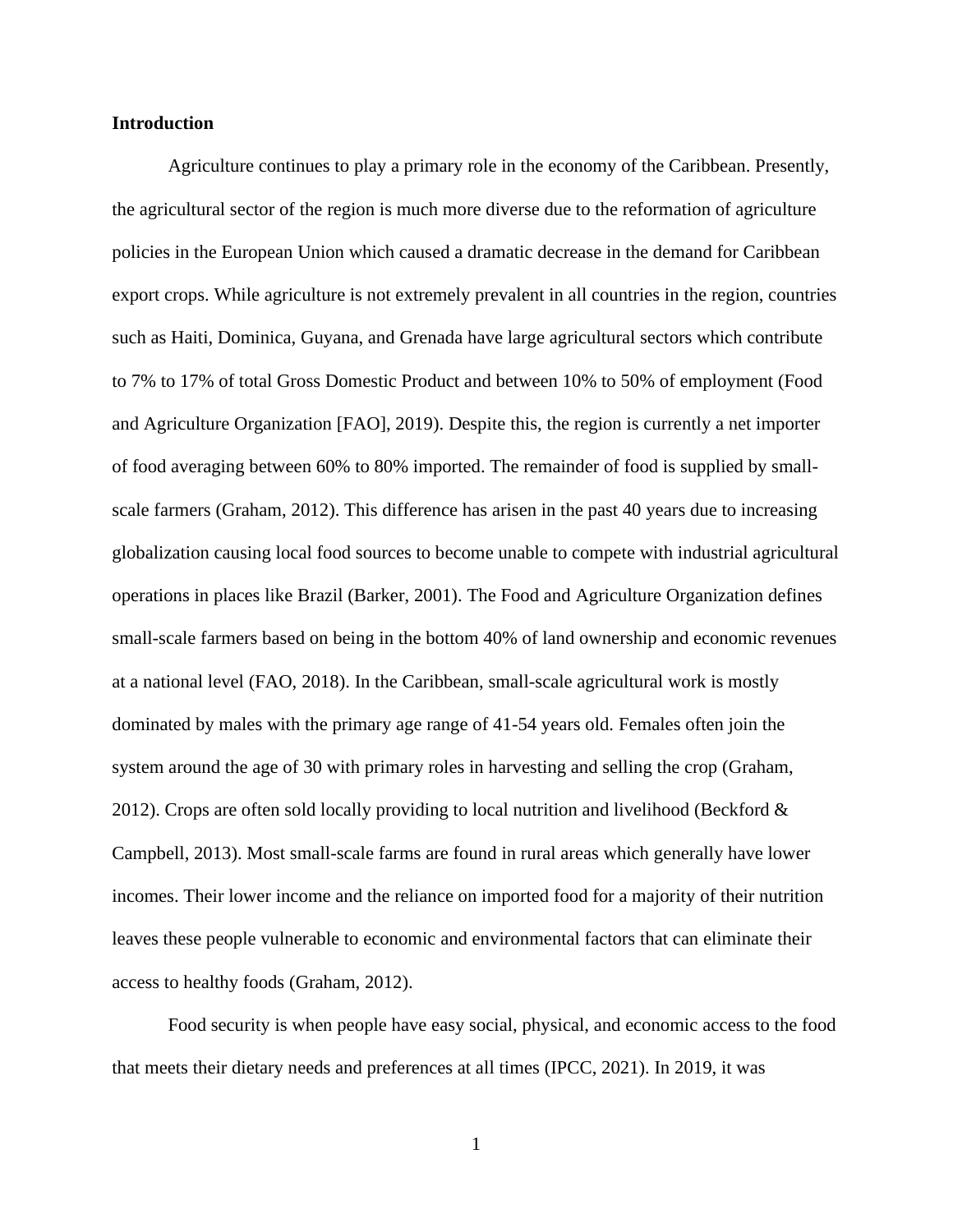estimated that around two billion people in the world do not have access to safe and nutritious food. Furthermore, around 750 million people, or about one in every ten people in the world, were exposed to severe levels of food insecurity. These numbers are expected to grow by nearly sixty million people in the next five years (United Nations, n.d. a). Food insecurity comes in many forms; an especially prevalent issue is micronutrient deficiency, or 'hidden hunger', which impacts one in three people globally (IPCC, 2021). Micronutrients are vitamins and minerals needed in small amounts which are critical to the body to perform a range of functions and deficiencies are disproportionately found in low- and middle-income countries (World Health Organization, n.d.).

Current food systems in place face pressure from non-climate stressors such as population growth, demand for animal products, and availability of fertile soil as well as climate stressors. In the next century, climate change is projected to negatively impact the four pillars of food security – availability, access, utilization, and stability. Human induced climate change caused by carbon dioxide  $(CO<sub>2</sub>)$  emission exacerbates the current stresses on these pillars through increasing temperatures, changing precipitation patterns, and the increase in frequency, duration, and intensity of extreme weather events like floods, droughts, and hurricanes (IPCC, 2021). Small-scale farmers in Small Island Developing States (SIDS) are especially vulnerable to the impacts of climate change on food security. SIDS are located in the Caribbean, Pacific, Indian Ocean, and South China Sea and make up approximately 1% of the world's population (United Nations, n.d. b). These populations face unique challenges due to their small land area, remote geography, and susceptibility to extreme climate events (Taylor et al., 2012). This project seeks to develop a novel hydroponic cultivation design that will help small-scale farmers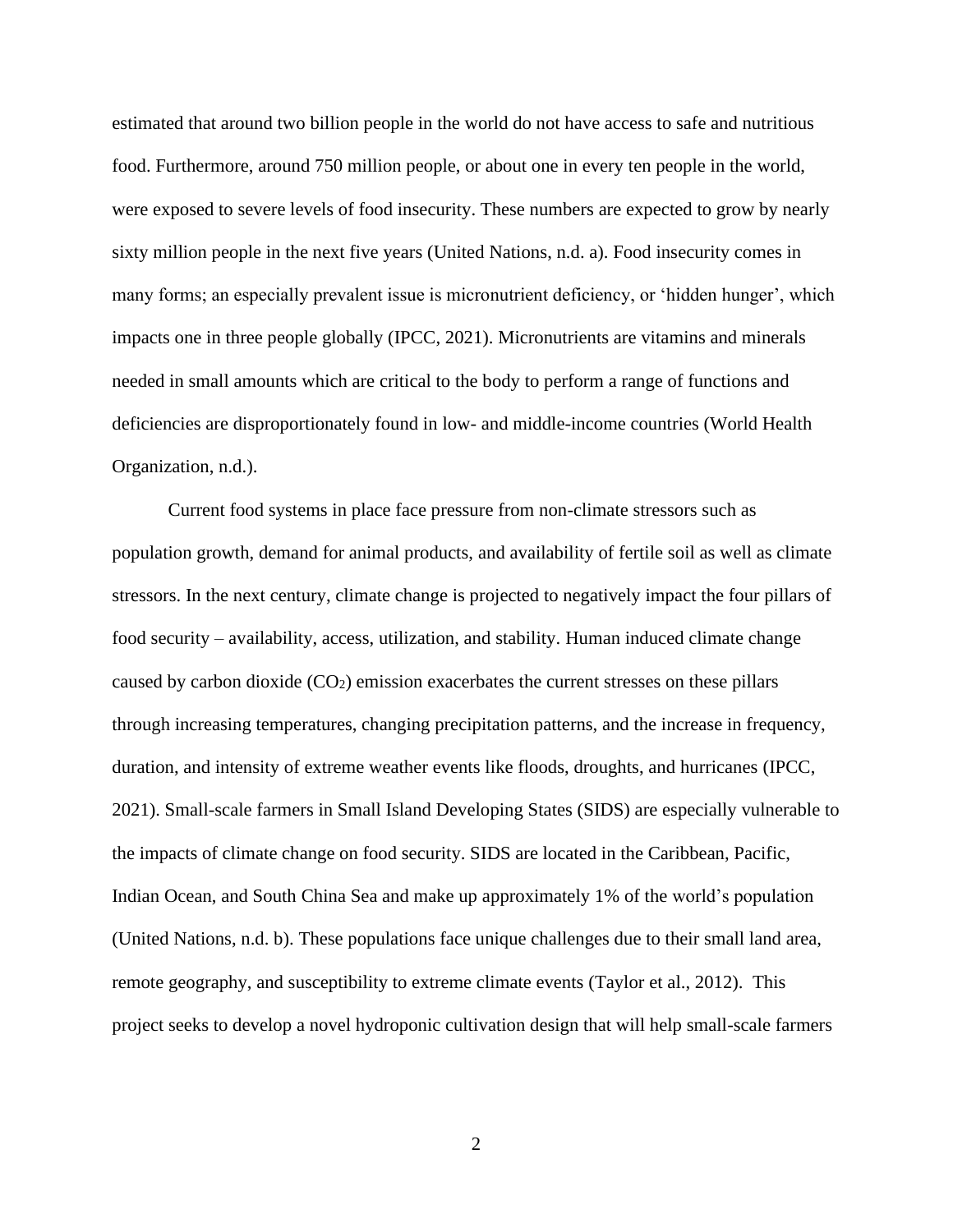in the Caribbean restart production after extreme climate events, and later I will seek to answer how the globalization of agriculture is affecting small-scale farmers in this region.

#### **Designing a Floating Hydroponic System**

Currently in the Caribbean, nearly all rural households are small-scale farming operations. These households often have a traditional attachment to the land and farming on it. Since these operations are independent, there is no dominant small-scale farming system in place (Graham, 2012). Farmers use a range of traditional methods like intercropping which is when two or more crops are grown within close proximity of each other with the goal of producing a greater yield of crops by utilizing resources that would not be taken advantage of by a single crop. This practice has numerous benefits such as erosion reduction, filtering pollutants from the soil, and slowing runoff (Natural Water Retention Measures, 2015). Some small-scale farmers also use contemporary methods like greenhouse technology and organic farming to increase the value of their yield. However, many crop farmers also use agri-chemicals like fertilizers and pesticides which have been shown to harm the environment (Graham, 2012).

The focus of this technical project is to design and develop a prototype of a hydroponic crop cultivation unit that is capable of floating on water. Hydroponic crop cultivation is a method of farming in which plants are grown in a nutrient solution instead of soil. This decreases the amount of water used by up to 90% and significantly increases the yield per area (Benefits of hydroponics, 2021). Hydroponic systems are also often able to decrease the growing time needed to produce mature crops. Within the scope of hydroponics, there are many different types and designs of systems. Different types of systems are made to optimize the use of different variables such as land and water use and growing time. The design of features in hydroponic systems like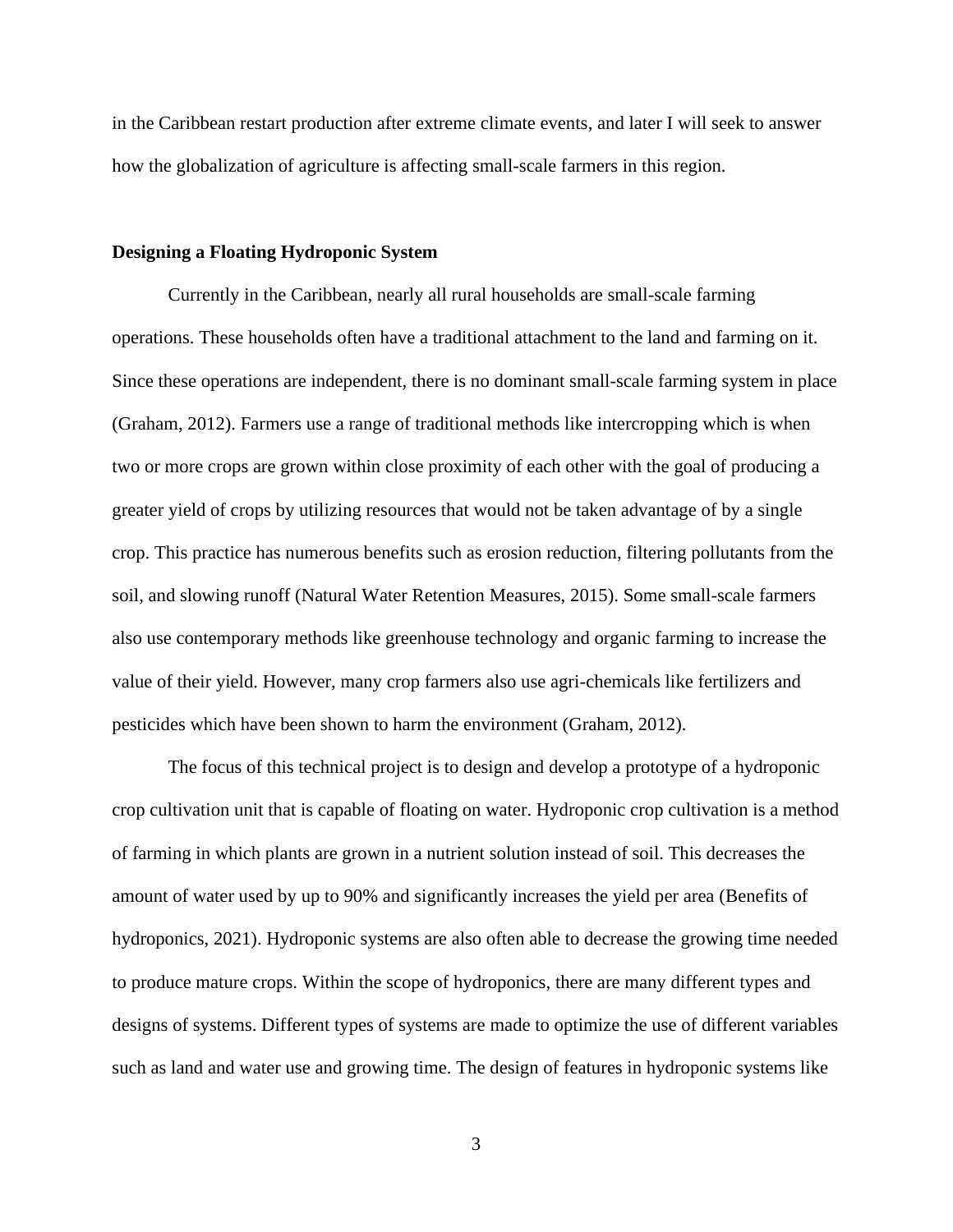the area for roots to grow, how much weight the structure can support, and the physiological requirements of the plant determines what type of hydroponic system is best for the application (Yuvaraj & Subramanian, 2020).

This project will use a method of hydroponic cultivation called Dutch Buckets. In this type of system plants are grown in large pots with their roots in a clay pellet and perlite mixture. The pots are positioned alongside a pipe which distributes nutrient solution through a drop system into the root systems of the plants. The nutrient solution is pumped from a reservoir which will also have rainwater collection capabilities so that in the event of flooding or other instances of possible water contamination the crop will be unaffected. Excess solution that is added into the pots will be collected in a pipe underneath and returned to the reservoir ("Dutch Buckets", 2020). The Dutch Bucket system will be housed on a platform which is capable of floating and withstanding some hurricane conditions. The system will be completely solar powered and only need minimal maintenance such as monitoring the water pump and adding nutrient solution to the circulating water. This floating farm design will allow food production to be quickly restarted after or uninterrupted by an extreme weather event such as flooding or a hurricane.

The floating hydroponic crop cultivation unit will initially serve small-scale farmers in SIDS who are in areas highly susceptible to extreme weather events and lack food security in catastrophic events. Initially, the floating farm units will not be able to be the primary food supply after a disaster but they are meant to provide a supplement to disaster relief rations supplied by aid organizations. The main crops grown in the systems will be vegetables that are high in micronutrients. This will ensure that the people have access to fresh and nutrient rich vegetables in the wake of a disaster. In the region, the average importation of food into countries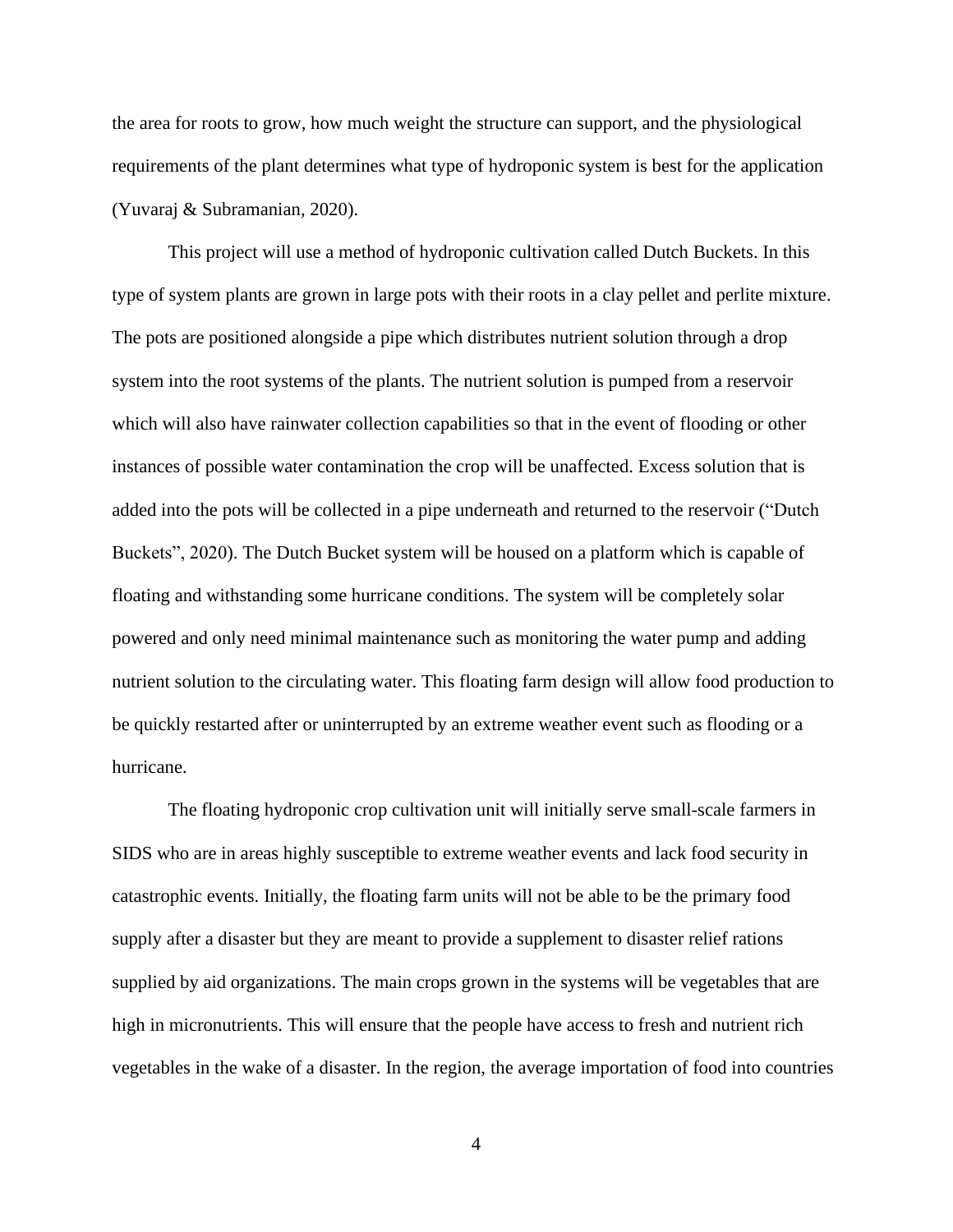in the regions is as high as 60% and on a sub-regional average up to 80%. This leaves communities extremely vulnerable to instabilities in domestic food prices and also to interruptions in the imported food supply chain due to extreme natural events like hurricanes. These factors are especially dangerous for poor and marginalized communities (Graham, 2012). Though the technical portion of this capstone focuses on designing a floating hydroponics system, the remainder of this project explores how the globalization of agriculture is affecting small-scale Caribbean farmers.

#### **Socio-Technical Topic**

Due to their scale, industrial farms are able to produce massive volumes of produce at a low price. However, this comes at a cost to the quality and diversity of what they can produce. In addition, the concentration of production creates more risk for the supply chain if these regions are impacted by an extreme natural event. Individual small-scale farms face this same risk but since they are independent, the supply of food is not likely to be at risk due to a single event. Small-scale farms are better able to meet shifts in demand and promote biodiversity, however, their smaller scale also leaves them less likely to be able to adopt the newest farming technology (Luzzini, 2019). Since the goal of this new technology is to provide disaster relief and to empower small scale farmers, it is important to consider the distribution of the technology.

Increasing the local agricultural capacity by empowering small-scale farmers through the use of high yield hydroponic systems could potentially increase the participation of women in land owning agriculture. Currently, there are many barriers of entry for women to own enough land to farm on (Barry & Gahman, 2021) however, hydroponics would reduce the amount of land needed to begin cultivating crops.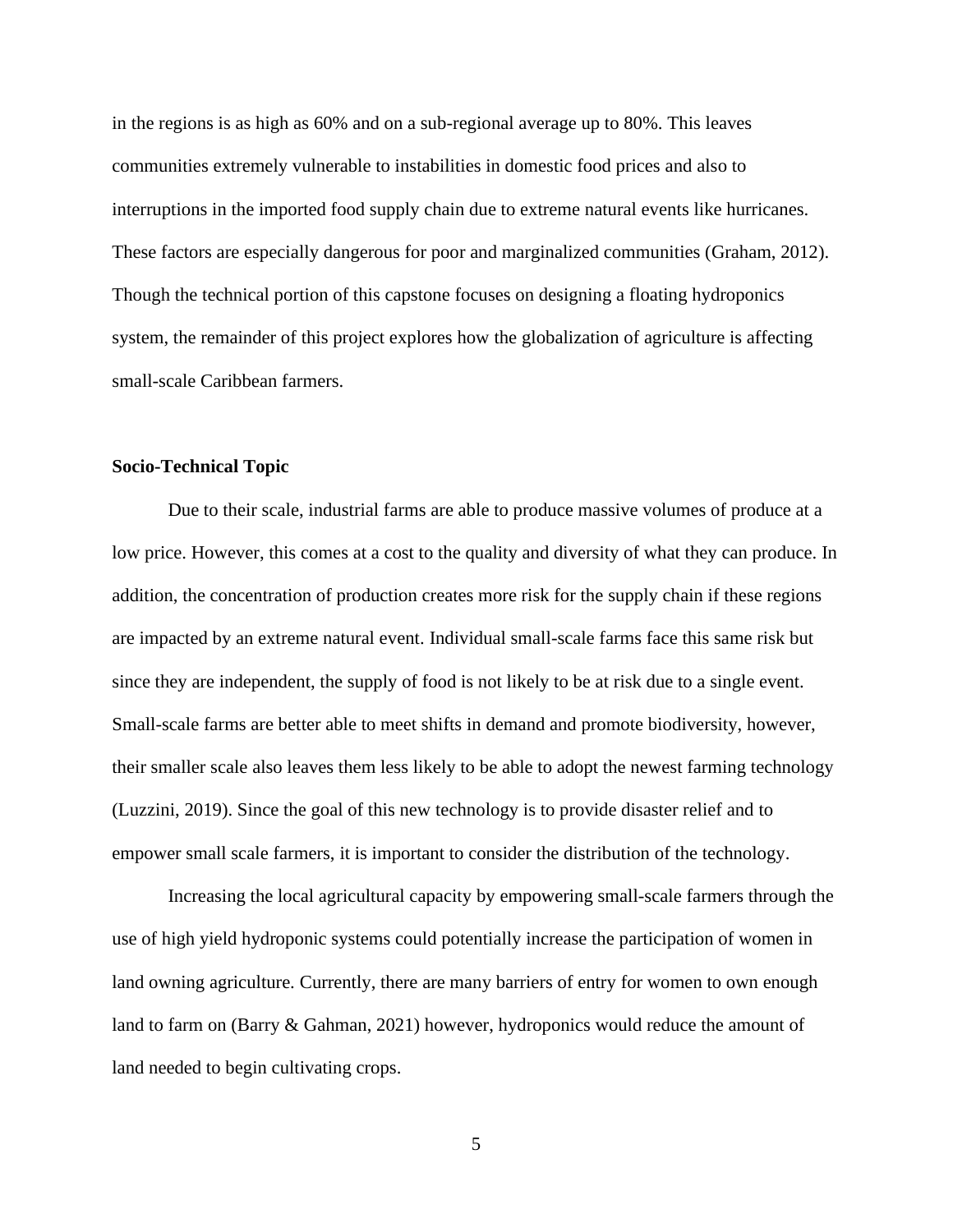The empowerment of small-scale farmers in the Caribbean will also strengthen the development and community of rural areas. Small-scale family farms are an important part of the cultural and ethnic identities of the region. By remaining in the rural areas, members participate in active social lives with the surrounding communities which preserve the cultural aspects of the region like the language, cuisine, and folklore. Currently, there is an increasing pressure from corporate sectors to purchase land in rural areas for land acquisition, access to mineral reserves, and space for commercial services. The mining sector in particular has caused instances of land grabbing which causes small-scale farmers to be forced to sell their land or have their lands be impacted by the waste from the mines. Supporting small-scale farmers will allow them to resist these foreign pressures so that the cultural identity of the rural areas can be preserved (Schneider, 2016).

This paper will use the framework of neo-colonialism to analyze the impacts of industrial agricultural practices on small-scale farmers in the Caribbean. Neo-colonialism is the regressive use of economic, societal, or other pressures by former colonial masters and powerful nations to control the development and prosperity of another country (Segell, 2019). Part of neocolonialism is the dismissal of local perspectives and traditions in order to promote activity that is beneficial for the neo-colonizer. In the paper "Responsible innovation as empowering ways of knowing", Valkenburg et al. (2019) discuss the importance of responsible research and innovation (RRI) in these areas. The goal of RRI is to make the governance of science, technology, and innovation easier to access for the groups that they represent and to empower people to contribute their own knowledge and ontologies. Within RRI, 'inclusion' and 'responsiveness' are key factors which encourage knowledge inclusion participants. The authors make a point to differentiate social inclusion from epistemic inclusion. Social inclusion consists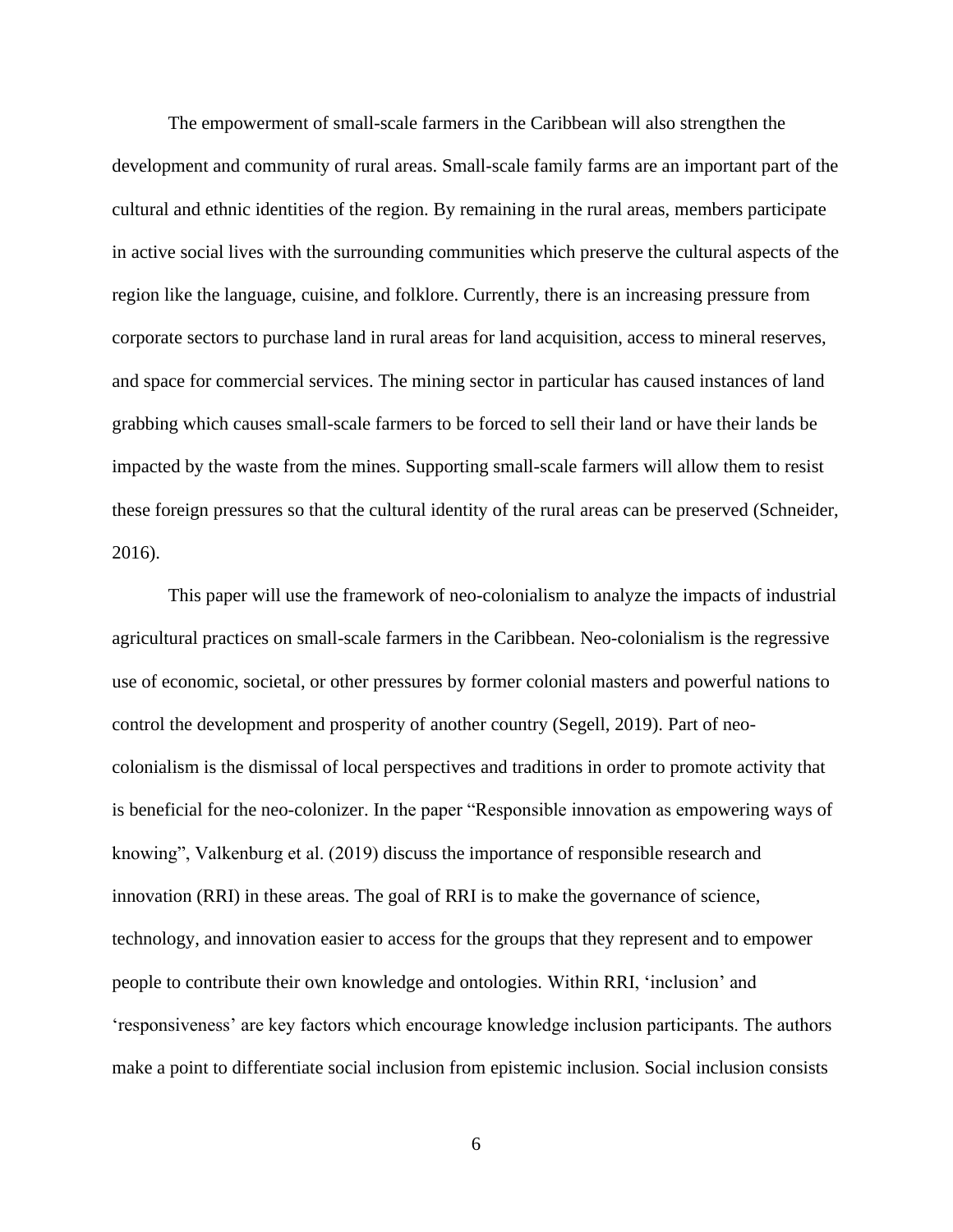of ensuring that people are able to overcome economic, political, and social barriers that prevent participation in governance processes. Epistemic inclusion deals with ensuring a group of actors with different backgrounds and knowledge bases can meaningfully contribute to innovation and governance. The idea of inclusion assumes a core site where decisions about governance of innovation occur and a voiceless periphery (Valkenburg et al., 2019). The authors relate this back to the idea of unmarked categories from Haraway's 1988 "Situated Knowledges: The Science Question in Feminism and the Privilege of Partial Perspective". Unmarked categories consist of the dominating class who is privileged enough to define the classes of society and determine how they matter while remaining exempt from classification themselves (Haraway, 1988).

Valkenburg et al. use an example of Indian farmers and their resistance to biogasification to illustrate an implantation of RRI. In this example, the farmers needed to burn excess straw from their fields from the wheat harvest in order to plant rice in time. Burning the straw creates harmful pollution that drifts into the cities so it was proposed by a large chemical corporation that the excess straw be used in a biogasification process to generate electricity. This solution did not include the knowledge of farmers and ignored that their primary need was to clear the field, not discard the waste. The perspective of the farmers who were kept on the periphery of governance of innovation was fundamentally different from those who proposed the innovation (Valkenburg et al., 2019). This fundamental disconnect between the apparent 'core network' and the 'periphery' will be illustrated in the reinforcement of the neo-colonial relationships between the global agriculture industry and small-scale farmers in the Caribbean (Girvan, 2012).

#### **Research Question and Methods**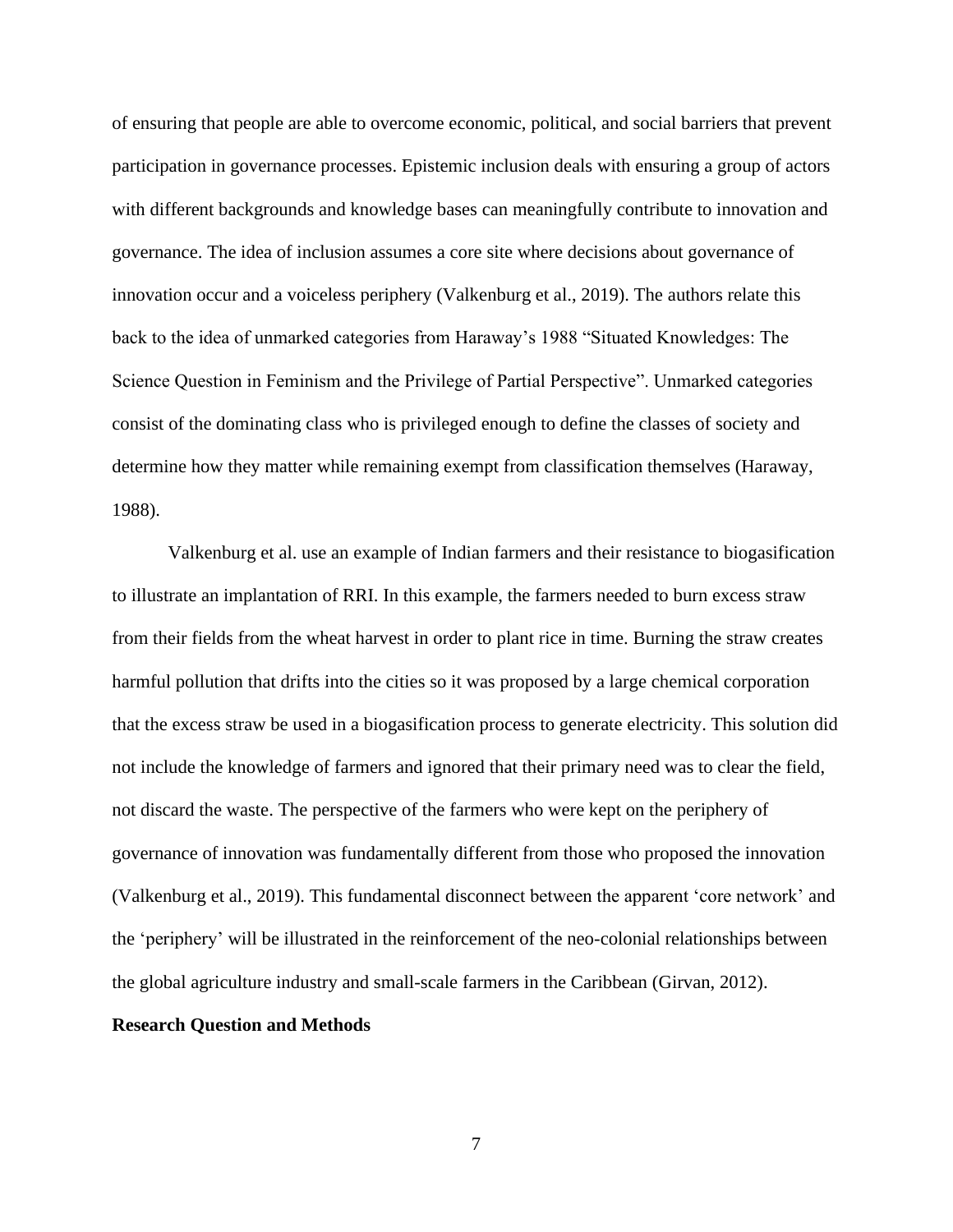I will answer the question: How is the globalization of agriculture impacting small-scale farmers in Caribbean SIDS, specifically, Haiti and Jamaica? This topic is essential to understand the neo-colonial relationships of these nations to other countries and how nations in the region are benefiting or being harmed by these relationships. This will inform policy makers and researchers of areas that need to be adapted in order to practice RRI principles.

To provide evidence for the research question, I will analyze agricultural case studies and agricultural policy from Haiti and Jamaica. This analysis will show how the industrialization of cash crops like sugar and coffee is impacting small-scale farming practices in the region. I will be looking to see how the culture, health, and economic prosperity of small-scale farmers is impacted by changes in practice. By investigating agricultural policy of the region, I hope to discover how the governments in the region are or are not influenced by other countries to develop the agricultural policy in certain directions.

In order to address RRI, I will also perform a bibliographic analysis in order to identify how Haiti and Jamaica benefit from North-South collaboration and which may be victim to neocolonialism. To conduct this analysis, I will be using the Web of Science to search for articles pertaining to agriculture Haiti and Jamaica since they are two of the larger nations in the region with about half of their land used for agriculture. This data will include the authors' names, sponsoring institution, nationality, gender, keywords, number of citations, and the year published. Once this data is gathered, it will be analyzed to determine if there is significant collaboration between native Caribbeans and 'northern' researchers. Analysis on the relative impact of articles based on the number of citations will also be conducted. This analysis will begin to determine whether there is an epistemological divide between what might be considered the 'core networks' of the global north and the Caribbean researchers.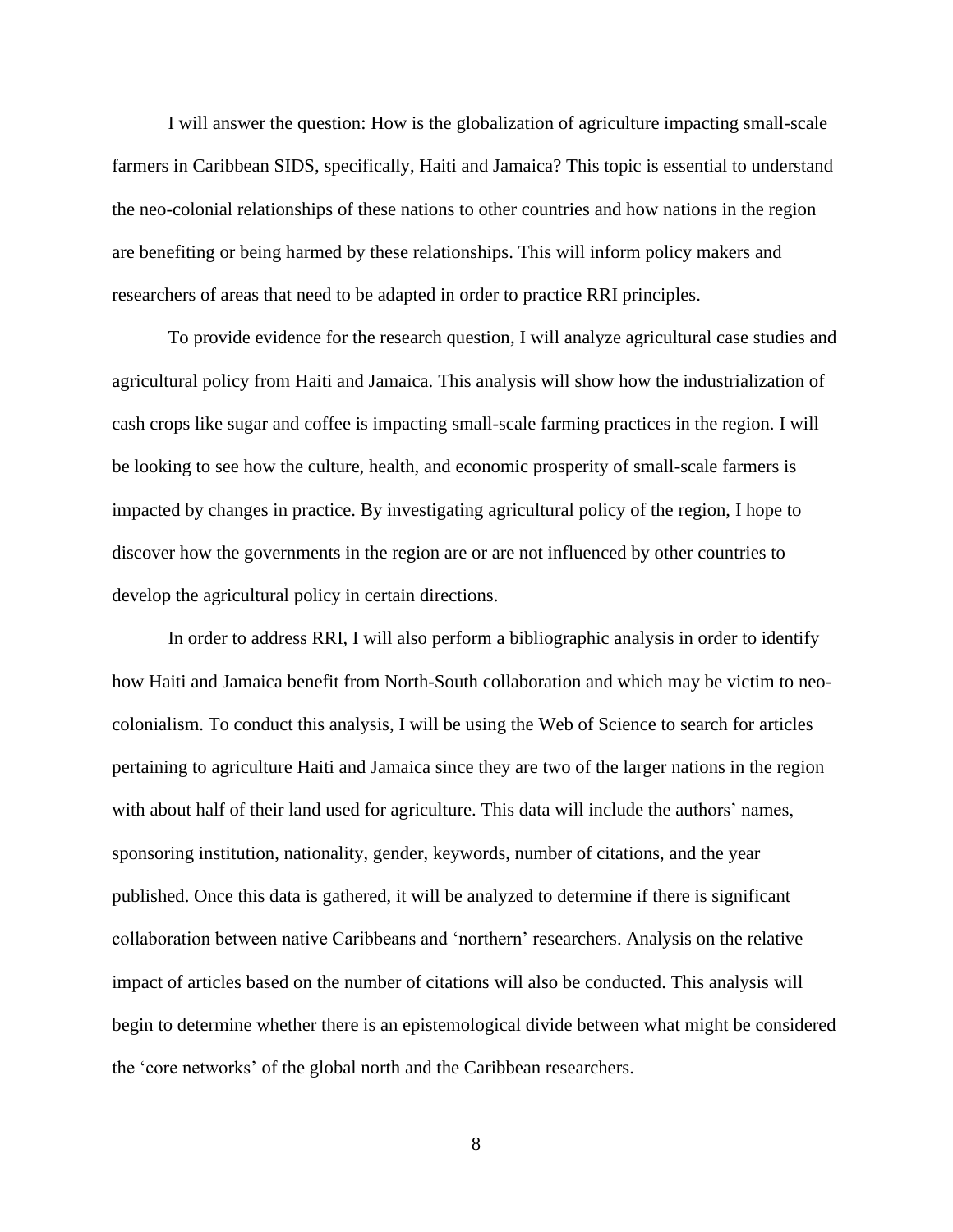## **Conclusion**

Small-scale agriculture in the Caribbean is being threatened by the globalization of agriculture. A decreasing number or complete loss of small-scale farmers in the Caribbean would be detrimental for the food security, culture, and society of the region. For these reasons, the impact of the globalization of agriculture on small-scale farms in the Caribbean will be analyzed using a neo-colonialism framework with focus on responsible research and innovation. The case studies and policy analysis will likely conclude that small-scale farmers are being pushed out by larger industrial farms. The bibliographic analysis will likely show a dominance of northern researchers in the literature and cited literature about the topic showing that there is an epistemological divide.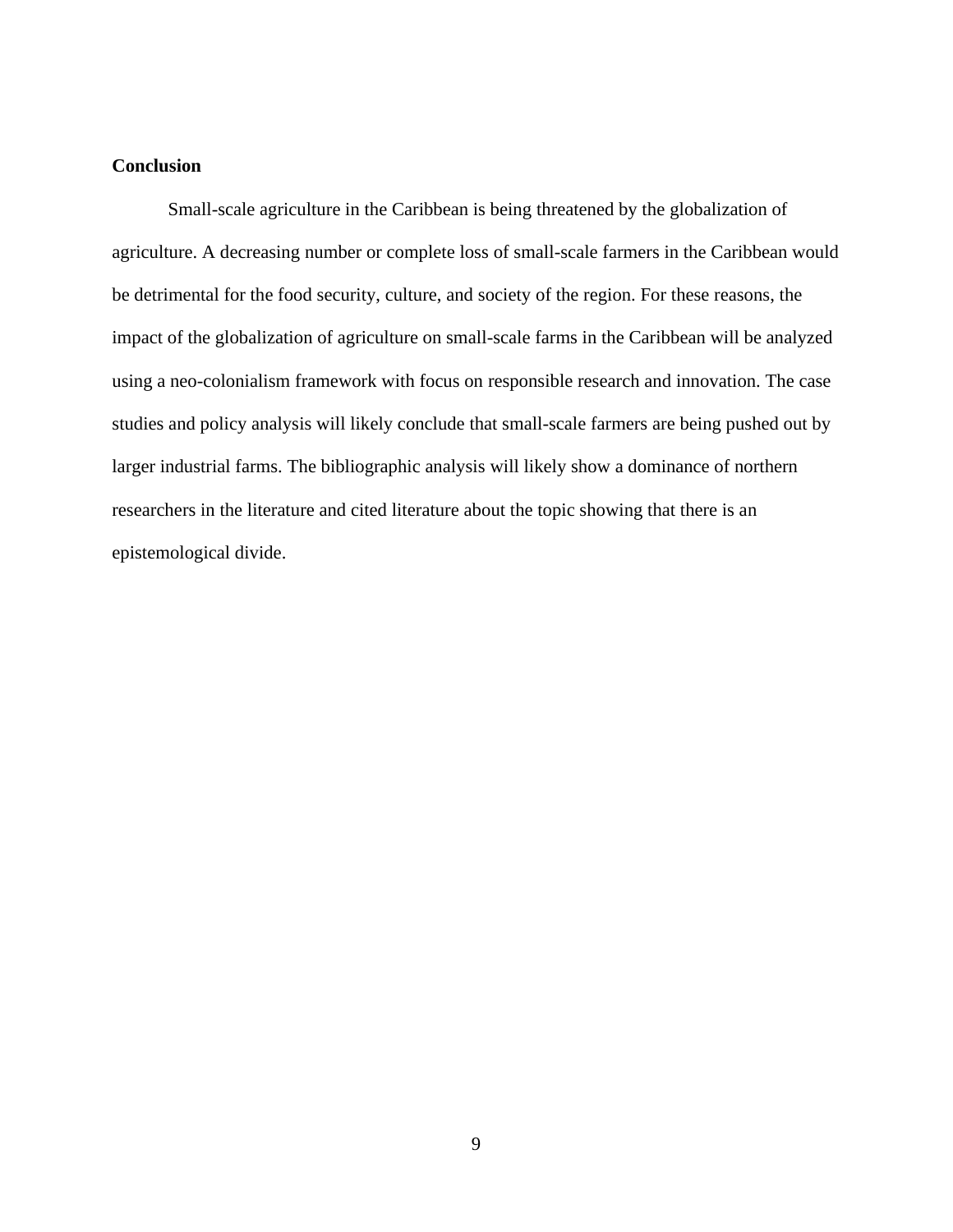#### **References**

- Barker, D. (2012, July). Caribbean agriculture in a period of global change: Vulnerabilities and opportunities. *Caribbean Studies, 40*(2), 41-61. doi:10.1353/crb.2012.0027
- Barry, T., & Gahman, L. (2021). Food system and social reproduction realities for women in agriculture across the Caribbean: Evidence from Grenada, St. Lucia, and St. Vincent and the grenadines. *Journal of Agrarian Change, 21*(4), 815-833. doi:10.1111/joac.12426
- Beckford, C. L., & Campbell, D. R. (2013). The small-scale food farming sector in the Caribbean: Food production and the Caribbean peasantry. *Domestic Food Production and Food Security in the Caribbean,* 13-26. doi:10.1057/9781137296993\_2
- Benefits of hydroponics: The future of farming. (2021, January 05). Retrieved September 26, 2021, from https://greenourplanet.org/hydroponics/benefits-of-hydroponics/
- *Current status of agriculture in the Caribbean and implications for agriculture policy and strategy* (Rep. No. 14). (2019). Retrieved November 1, 2021, from Food and Agriculture Organization website: https://www.fao.org/3/ca5527en/ca5527en.pdf
- Girvan, N. (2012, November). *Colonialism and Neo-colonialism in the Caribbean: An Overview*. Retrieved November 1, 2021, from University of the West Indies, St Augustine Campus website: https://www.alainet.org/images/Girvan\_St-Vincent\_paper.pdf
- Graham, B. (2012). *Profile of the Small-Scale Farming in the Caribbean* (Rep.). Retrieved November 1, 2021, from Food and Agriculture Organization website: https://www.fao.org/3/au343e/au343e.pdf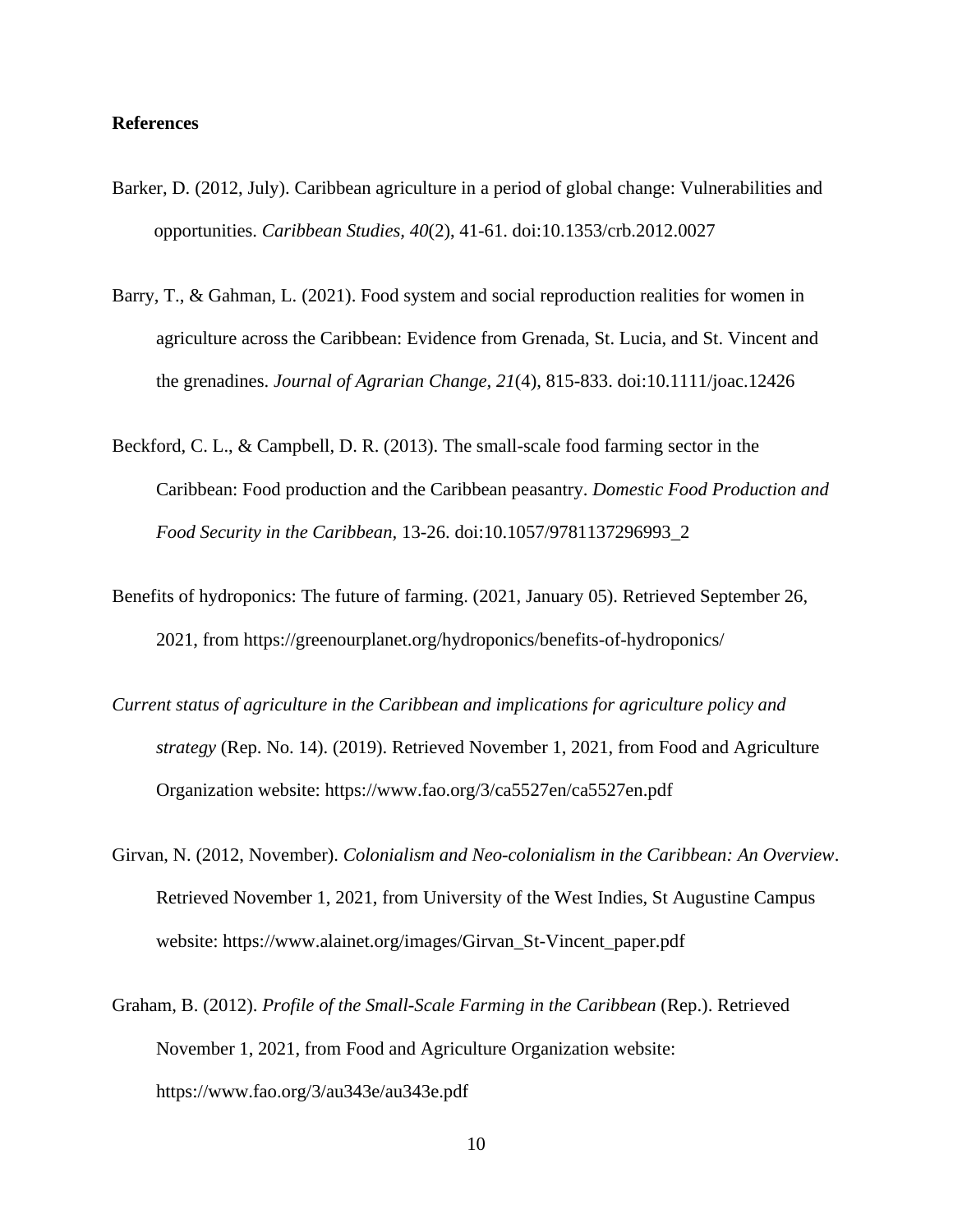- Haraway, D. (1988). Situated knowledges: The science question in feminism and the privilege of partial perspective. *Women, Science, and Technology, 14*(3), 489-506. doi:10.4324/9780203427415-40
- Hydroponic cultivation systems with Dutch buckets. (2020, June 17). Retrieved November 01, 2021, from https://growrillahydroponics.com/en/hydroponic-cultivation-systems-withdutch-buckets/#gref
- IPCC, 2021: Climate Change 2021: The Physical Science Basis. Contribution of Working Group I to the Sixth Assessment Report of the Intergovernmental Panel on Climate Change [Masson-Delmotte, V., P. Zhai, A. Pirani, S.L. Connors, C. Péan, S. Berger, N. Caud, Y. Chen, L. Goldfarb, M.I. Gomis, M. Huang, K. Leitzell, E. Lonnoy, J.B.R. Matthews, T.K. Maycock, T. Waterfield, O. Yelekçi, R. Yu, and B. Zhou (eds.)]. Cambridge University Press. In Press.
- Luzzini, D. (2019, April 24). *Big versus small agriculture: Is there a viable middle ground?* Retrieved November 23, 2021, from https://www.zlc.edu.es/news/big-versus-smallagriculture-is-there-viable-middle-ground/.
- Natural Water Retention Measures. (2015, June 8). Intercropping. Retrieved November 01, 2021, from http://nwrm.eu/measure/intercropping
- *Proposed International Definition of Small-scale Food Producers for Monitoring the Sustainable Development Goal Indicators 2.3.1 and 2.3.2* (Rep.). (2018, February). Retrieved November 1, 2021, from Food and Agriculture Organization website: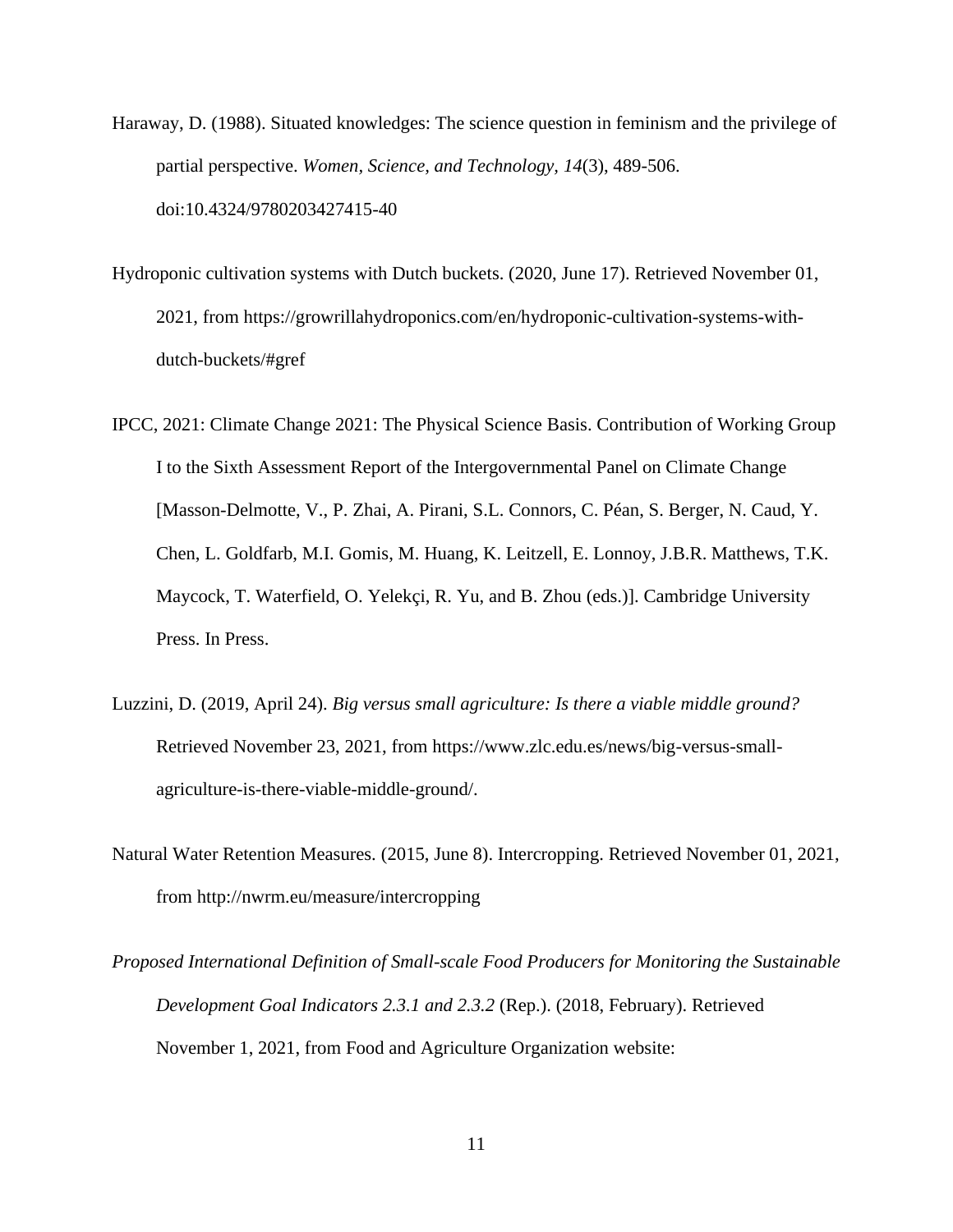https://unstats.un.org/unsd/statcom/49th-session/documents/BG-Item3j-small-scale-foodproducers-definition-FAO-E.pdf

- Schneider, S. (2016, March). *Family farming in Latin America and the Caribbean: Looking for new paths of rural development and food security* (Working paper No. 137). Retrieved November 1, 2021, from Food and Agriculture Organization website: https://www.fao.org/3/i5534e/i5534e.pdf
- Segell, G. (2019). Neo-colonialism in Africa and the cases of Turkey and Iran. *Insight on Africa, 11*(2), 184-199. doi:10.1177/0975087819845197
- Taylor, M. A., Stephenson, T. S., Chen, A. A., & Stephenson, K. A. (2012). Climate change and the Caribbean: Review and response. *Caribbean Studies, 40*(2), 169-200. doi:10.1353/crb.2012.0020
- United Nations. (n.d. a). Food. Retrieved September 26, 2021, from https://www.un.org/en/global-issues/food
- United Nations. (n.d. b). About small island developing states. Retrieved September 26, 2021, from https://www.un.org/ohrlls/content/about-small-island-developing-states
- Valkenburg, G., Mamidipudi, A., Pandey, P., & Bijker, W. E. (2019). Responsible innovation as empowering ways of knowing. *Journal of Responsible Innovation, 7*(1), 6-25. doi:10.1080/23299460.2019.1647087
- World Health Organization. (n.d.). Micronutrients. Retrieved September 26, 2021, from https://www.who.int/health-topics/micronutrients#tab=tab\_1